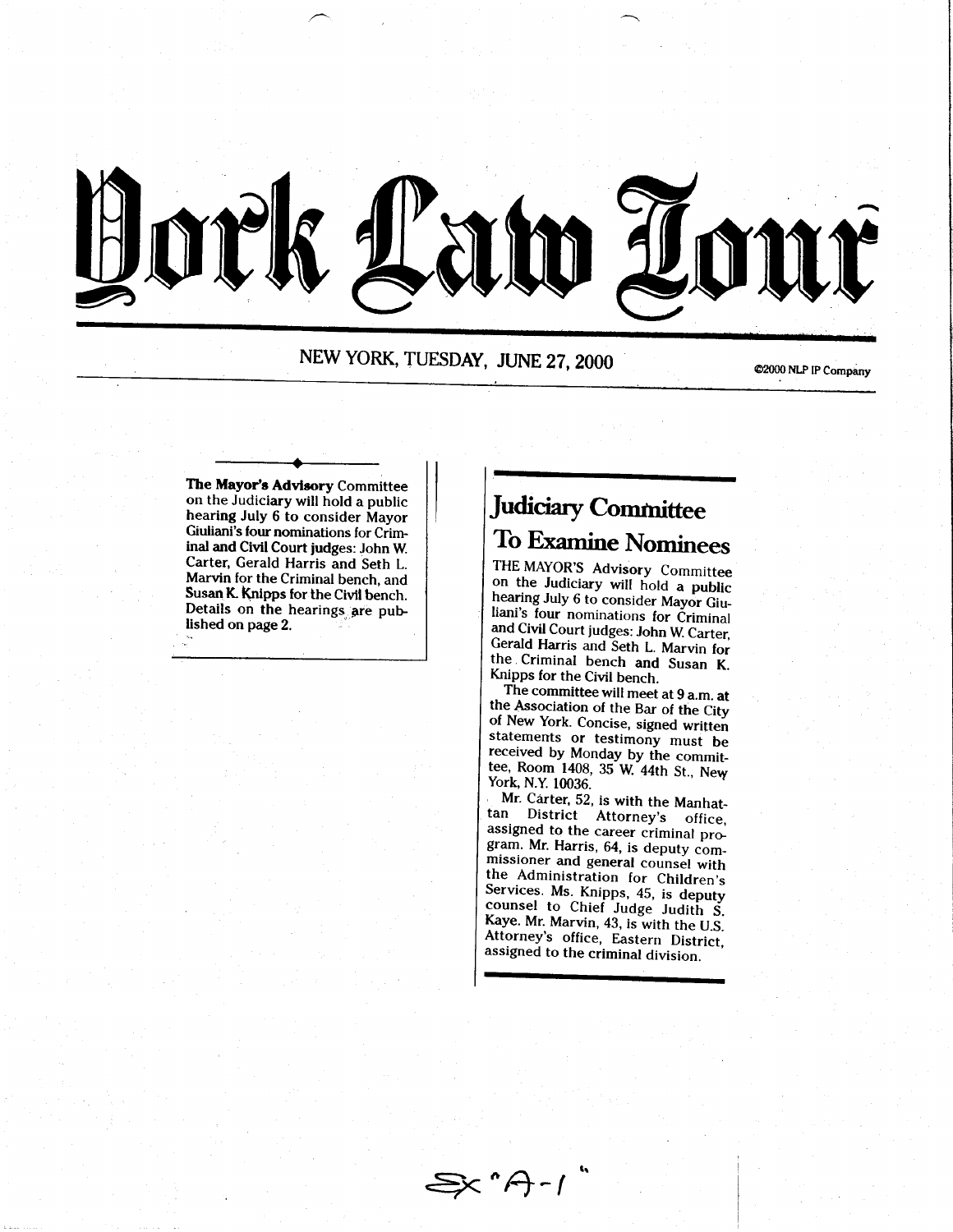## CENTER for JUDICIAL ACCOUNTABILITY, INC.

P.O. Box 69, Gedney Station White Plains, New York 10605-0069

Tel. (914) 421-1200 Fax (914) 42&4994

E-Mail: judgewatch@gol.com Web site: www.judgewatch.org

Elena Ruth Sassower, Coordinator

### BY FAX: 212-768-4115 (4 pages)

June27,2000

Mayor's Advisory Committee on the Judiciary 26 West 44<sup>th</sup> Street New York, New York 10038

ATT: Paul D. Siegfried, Executive Director

### RE: Julv 6. 2000 "Public Hearins"

Dear Mr. Siegfried:

In response to today's front-page notice in the New York Law Joumal, the Center for Judicial Accountability, Inc. (CJA) requests the opportunity to testify at the July 6, 2000 "public hearing" in opposition to the Mayor's appointment of Susan K. Knipps for the Civil Court. Such opposition is based, *inter alia*, on Ms. Knipps' nonfeasance and malfeasance as Deputy Counsel to Chief Judge Judith Kaye.

As you know, CJA testified on two prior occasions before the Mayor's Advisory Committee on the Judiciary: on December 27, 1995 and February 23, 1996. On January 24, 1996, the New York Law Journal published our Letter to the Editor about the Advisory Committee's procedures, which it entitled: "No Justification for Process's Secrecy". A copy is enclosed for your convenience.

In preparation of our July  $6<sup>th</sup>$  testimony, CJA requests the following:

 $(1)$  any publicly-available information as to Ms. Knipps' qualifications, such as her resume. If all or parts of Ms. Knipps' answers to the questionnaire she was required to complete for the Mayor's Advisory Committee on the Judiciary are publicly-available, this is especially requested;

 $(2)$  any publicly-available information as to the qualifications of the other three judicial appointees, who will be considered with Ms. Knipps at the July  $6<sup>th</sup>$ hearing;

 $\xi x^T A \cdot 2$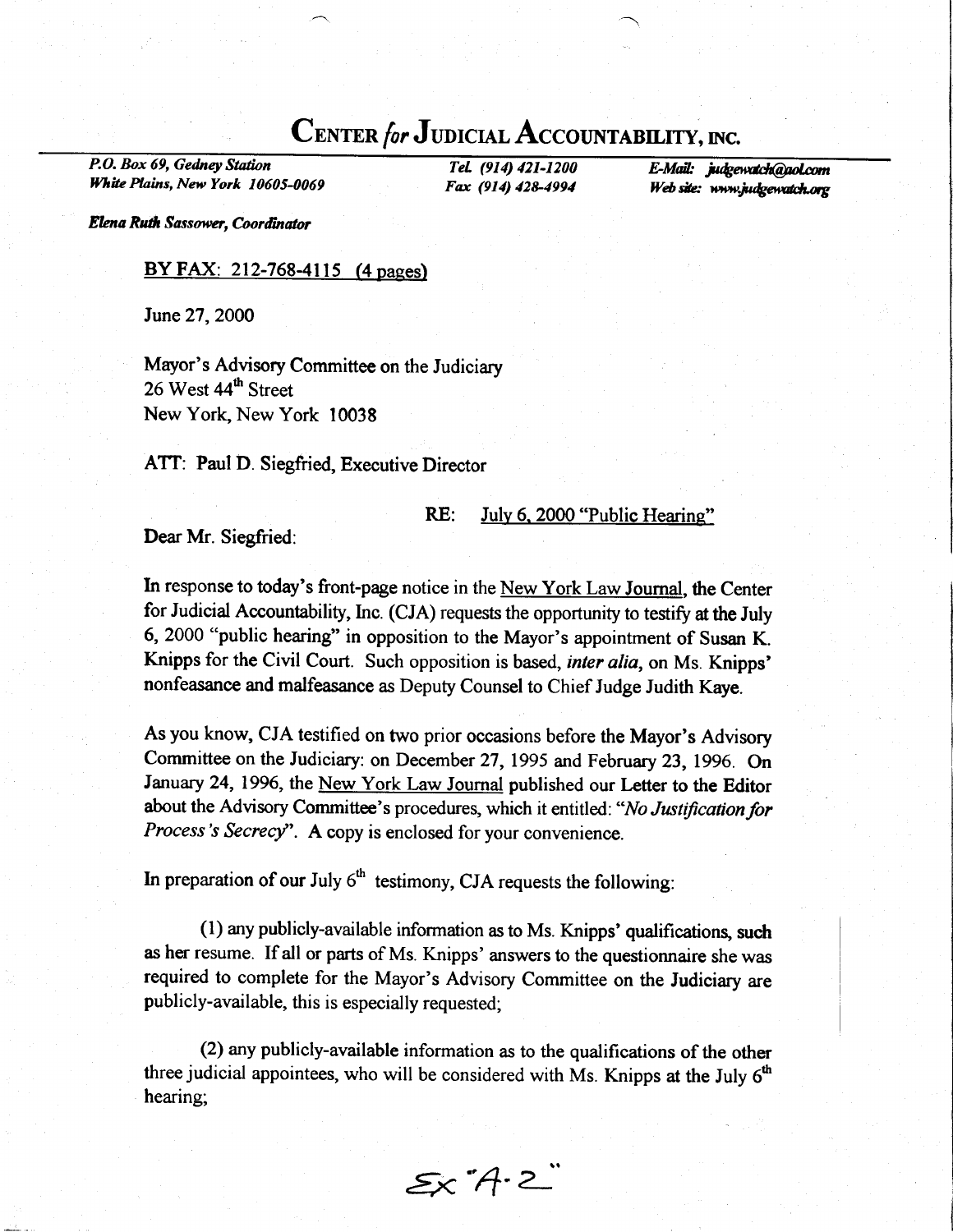Mayor's Advisory Committee on the Judiciary Page Two June 27, 2000

(3) a copy of the blank questionnaire used by the Mayor's Advisory Committee on the Judiciary, along with any instuction sheet to the candidates -- if it has been amended since 1996;

(4) the Mayor's Executive Order pertaining to his Advisory Committee on the Judiciary -- unless the relevant Order is Executive Order No. 10, dated July 20, 1994;

(5) current procedures and policies of the Mayor's Advisory Committee on the Judiciary, adopted pursuant to Section 7 of the Mayor's Executive Order No. 10, including "standards for evaluating the best qualified candidates for nominatioq and criteria for recommending the reappointment of incumbent judges" - if they have been amended since 1996;

(6) the names of the current members of the Mayor's Advisory Committee on the Judiciary.

Finally, CJA requests that now that The New York Times' Metro Section has begun publishing a calendar containing "public hearings", the Mayor's Advisory on the Judiciary send notice of its "public hearings" of the Mayor's judicial appointees to The Times for inclusion in its calendar. This would increase the likelihood that This would increase the likelihood that the general public, which does NOT read the publications to which the Mayor's Advisory Committee currently sends its notices, to wit, the New York Law Journal and The City Record, would be informed of these important "public hearings". For your convenience, a copy of the calendar from yesterday's Times, compiled by Anthony Ramirez, is enclosed. Mr. Ramirez can be reached through The Times' general phone number: 212-556-1234.

Thanking you in advance for your anticipated prompt attention to the foregoing requests,

Yours for a quality judiciary,

Elena RaRSDOSERIN

ELENA RUTH SASSOWER, Coordinator Center for Judicial Accountability, Inc. (CJA)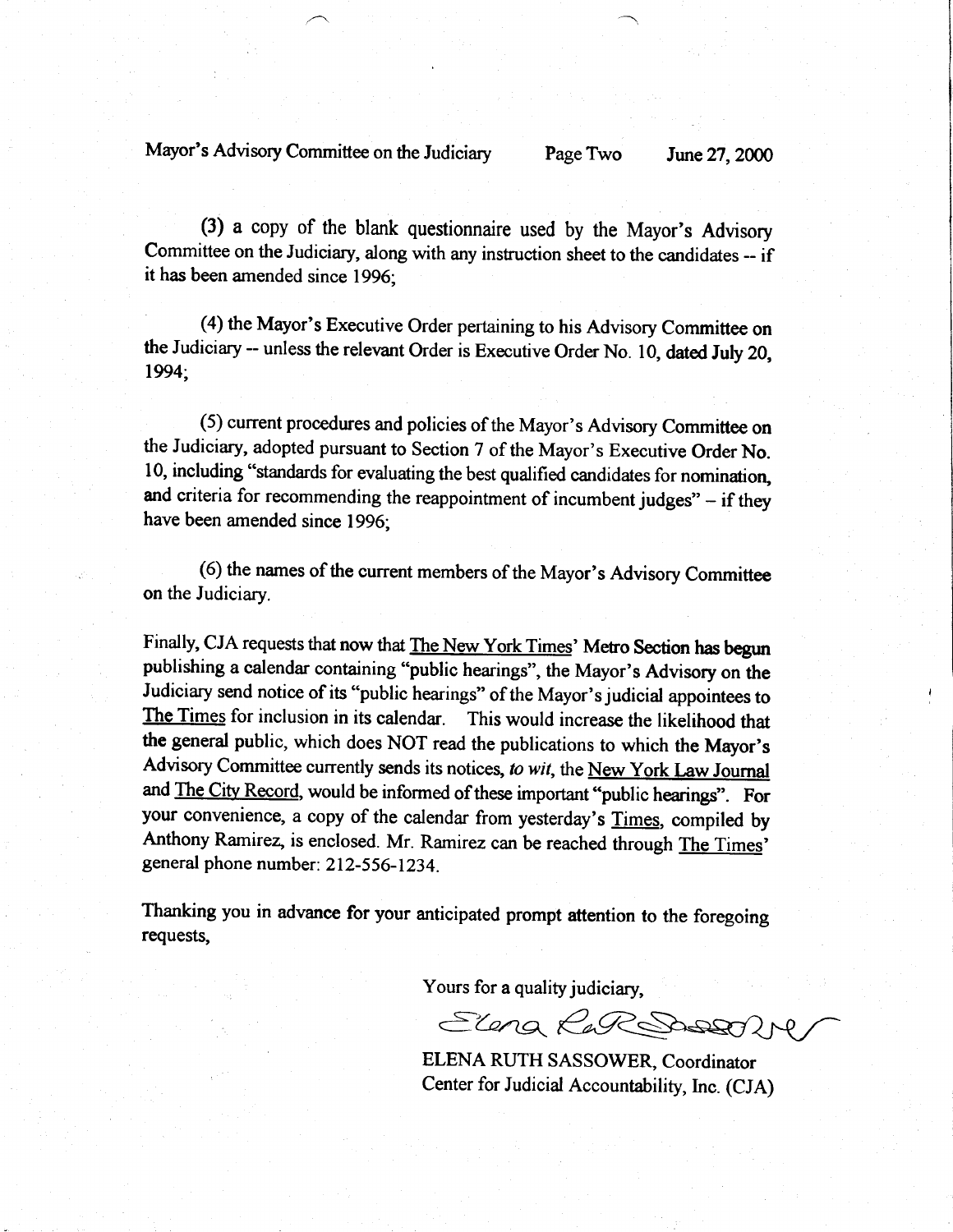

# New York Caw Iournal®

The Official Law Paper for the First and Second **Judicial Departments** 

### No Justification For Process's Secrecy

Without detracting from Thomas Hoffman's excellent suggestion (NYLJ, Jan. 5) that the Mayor's Advisory Committee on the Judiciary hold public hearings on "the judicial selection process in general," I wish to make known that on Dec. 27 the Advisory Committee held a so-called "public" hearing on the Mayor's 15 appointees to the civil and criminal courts which became, de facto, a hearing on the judicial selection process.

As the only person to give testimony at that "public" hearing  $-1$  protested the exdusion of the public from the screening process, pointing out that the secrecy of the Committee's procedures makes it impossible for the public to verify whether  $-$  and to what extent  $-$  "merit selection" principles are being respected.

Most people - readers of the Law Journal included - have no idea how completely closed the judicial selection process is to public participation, let alone scrutiny, and how skewed the results are because of thaL The public is entirely shut out  $-$  except at the very end of the process, after the Mayor's iudicial appointments have been announced. At that point, the Mayor's Advisory Committee holds a so-called "public" hearing on the Mayor's new appointees  $-$  a hearing not even publicized in a manner de s'gned to reach the general public. 1 ne consequence is that the public-atlarge knows nothing about the "public" hearing - and misses out on what is literally its one and only op portunity to have a say as to who will be its judges.

### To the Editor **WEDNESDAY, JANUARY 24, 1996**

The earlier stages of the process. foreclose that right: The Mayor's Committee receives applications from candidates applying to be judges, but keeps their identities secret from the public. This effectively prevents the public from giving the Committee information about the applicants that would be useful to its evaluation and selection of the required three nominees for each judicial vacancy. As to those nominees selected by the Committee and passed on to the Mayor, their identities are also kept secret from the public  $-$  thus preventing the public from coming forward with information even at that late stage.

From the outcome of this defective process, the Mayor selects our soonto-be'judges. Yet his. announcement of their.pames is not accompanied by release of the applications they filed with the Mayor's Advisory Committee at the beginning of the process, setting forth their qualifications. Those applications remain secret to the end.

Conseguently, the public is unable to verify the qualifications of the Mayor's judicial appointees - and whether they are, in fact, the "most qualified." It is precisely because the public has no access to the applications of the Mayor's appointees  $-$  or to those of the other Committee nominees and of the entire applicant pool - that we have been battered for the last three weeks by wildly divergent claims about the absolute and relative qualifications of the Mayor's promoted and demoted iudges, which even press investigation has been unable to resolve.

As I testified before the Mayor's Advisory Committee, there is no justification for the secrecy that shrouds the judiciai screening process. Judges are public officers, paid for by the taxpayers, and wield near absolute powers over our lives. By filing applications with the Mayor's Advisory Committee, those applying to be iudges represent themselves as possessing requisite superior qualifications. As such, they must be willing, like other contenders for public office, to accept public scrutiny as the price.

Although some writers to this column of the *Law Journal* have despaired that "politics" can ever be  $divorced from judicial selection - the$ most powerful beginning is to remove the self-imposed secrecy of the judi-<br>cial screening process. Until then, "merit selection" can only remain the charade that it is.

> Elena Ruth Sassower White Plains,  $N, Y$ .